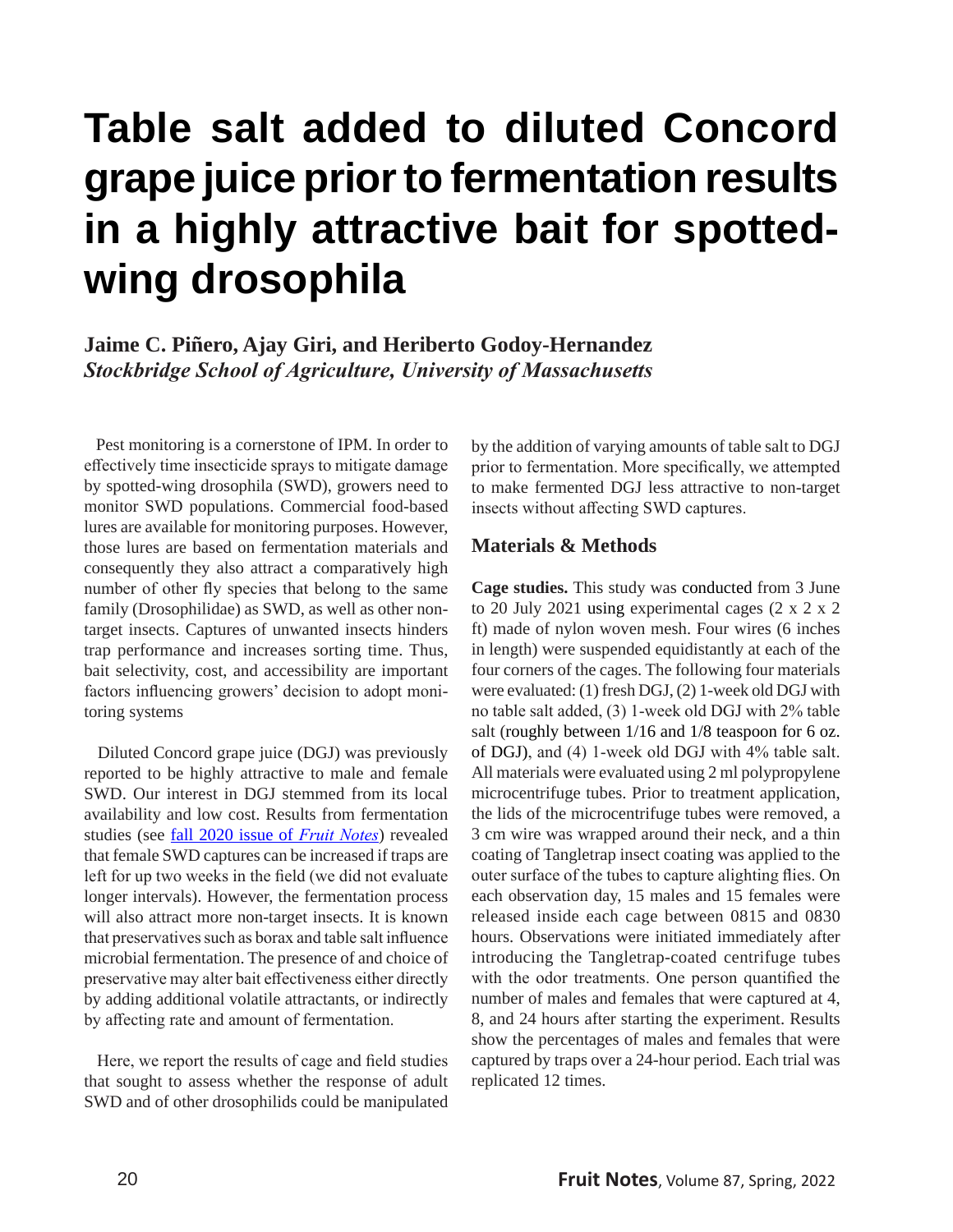**Field studies.** We conducted two field experiments. The first experiment compared the attractiveness of (1) fresh DGJ, (2) DGJ aged for one week in the absence of table salt, (3) DGJ aged for one week with 2% table salt (Figure 1), and (4) Scentry® SWD lure, to male and female SWD, and to non-target insects using 1-quart platic traps (Figure 1). This study was conducted in a commercial cherry block at the University of Massachusetts Cold Spring Orchard (Belchertown, MA) from 1 June to 17 July 2021. Five cherry trees were used for this evaluation, and each tree served as a replicate. Traps were inspected twice a week.



#### **Results**

 **Cage studies.** DGJ aged for one week in the presence of 2% table salt was much more attractive to males and females than any other treatment (Figure 2). Increasing the concentration of table salt to 4% resulted in decreased attraction, which was comparable to that recorded for the no-salt treatment. Each of the aged materials was significantly more attractive to males and females than fresh DGJ. This is interesting because we know that fresh DGJ is about 3 times more attractive to SWD than some commercial lures.



**Figure 2.** Response, expressed as the percentage of male and female SWD captured over a 24-hour period in cages, to fresh diluted grape juice either, fresh or aged for 7 days with 0, 2, and 4% of table salt added prior to fermentation. For each fly gender, bars superscribed by the same letter are not significantly different at odds of 19:1.

 **Field studies.** Figure 3 presents the results of the comparison of fresh DGJ, DGJ aged for 1 week in the absence and presence of 2% table salt, and the Scentry® SWD lure. For both males and females, 1-week old DGJ that was aged in the presence of 2% table salt attracted significantly more SWD than any other treatment. For males, the response to 1-week old DGJ with no table salt added was intermediate, and fresh DGJ was not attractive when compared to water control. For females, the response to DGJ

 The second field experiment was conducted in a commercial raspberry orchard in Whately, MA, from 26 July to 12 August 2021. The five olfactory treatments evaluated here were: (1) fresh DGJ, (2) DGJ aged for one week with 2% table salt, (3) Scentry® SWD lure, (4) Trécé broad spectrum PEEL-PAK® multi-component lure, and (5) Trécé high selectivity 3-component lure. Each treatment was replicated six times. Traps were hung from the upper wire of the trellis system, along the perimeter of the block. Trap-capture data were collected twice a week.

that was aged for 1 week in the absence of table salt did not differ statistically from that recorded to fresh DGJ, and both materials were significantly more attractive than water control. Captures of non-target insects were significantly greater in Scentry® SWD lure-baited traps than in traps containing other treatments, which were statistically similar.

 In the second field study, DGJ that included table salt at 2% concentration and aged for 1 week outperformed the fresh DGJ and the three commercial lures. Fresh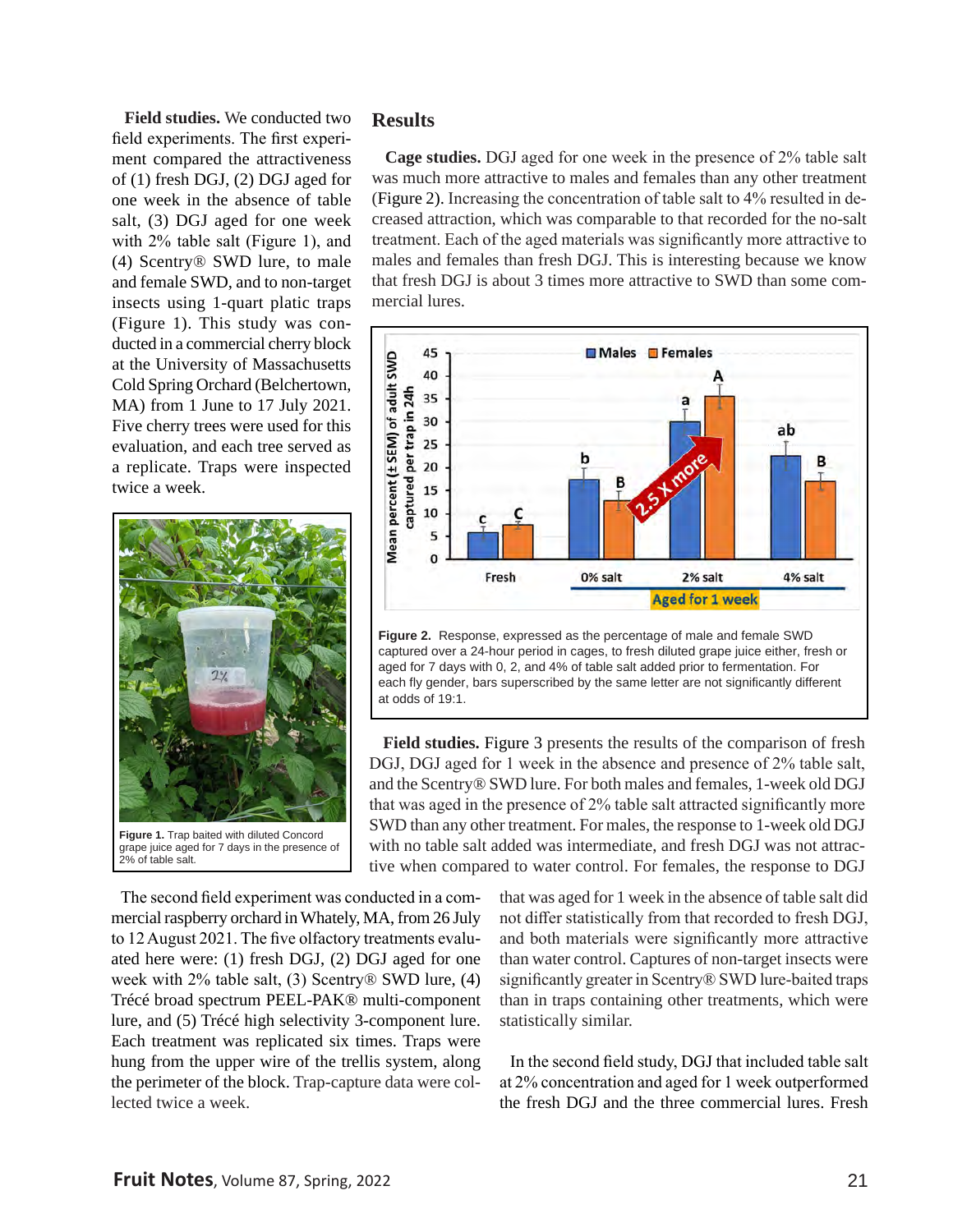

DGJ was as attractive to males as the Trécé selective and the Scentry® SWD lures. Fresh DGJ was significantly more attractive than the Trécé broad spectrum lure. The response of females to fresh DGJ was comparable to that shown to the Trécé selective and Scentry® SWD lures, but greater than that recorded to the Trécé broad

spectrum lure (Figure 4A). In terms of captures of nontarget insects, the Trécé selective lure attracted the fewest number of non-target insects whereas the Scentry® SWD lure attracted significantly more insects than any other treatment except for the Trécé broad spectrum lure (Figure 4B).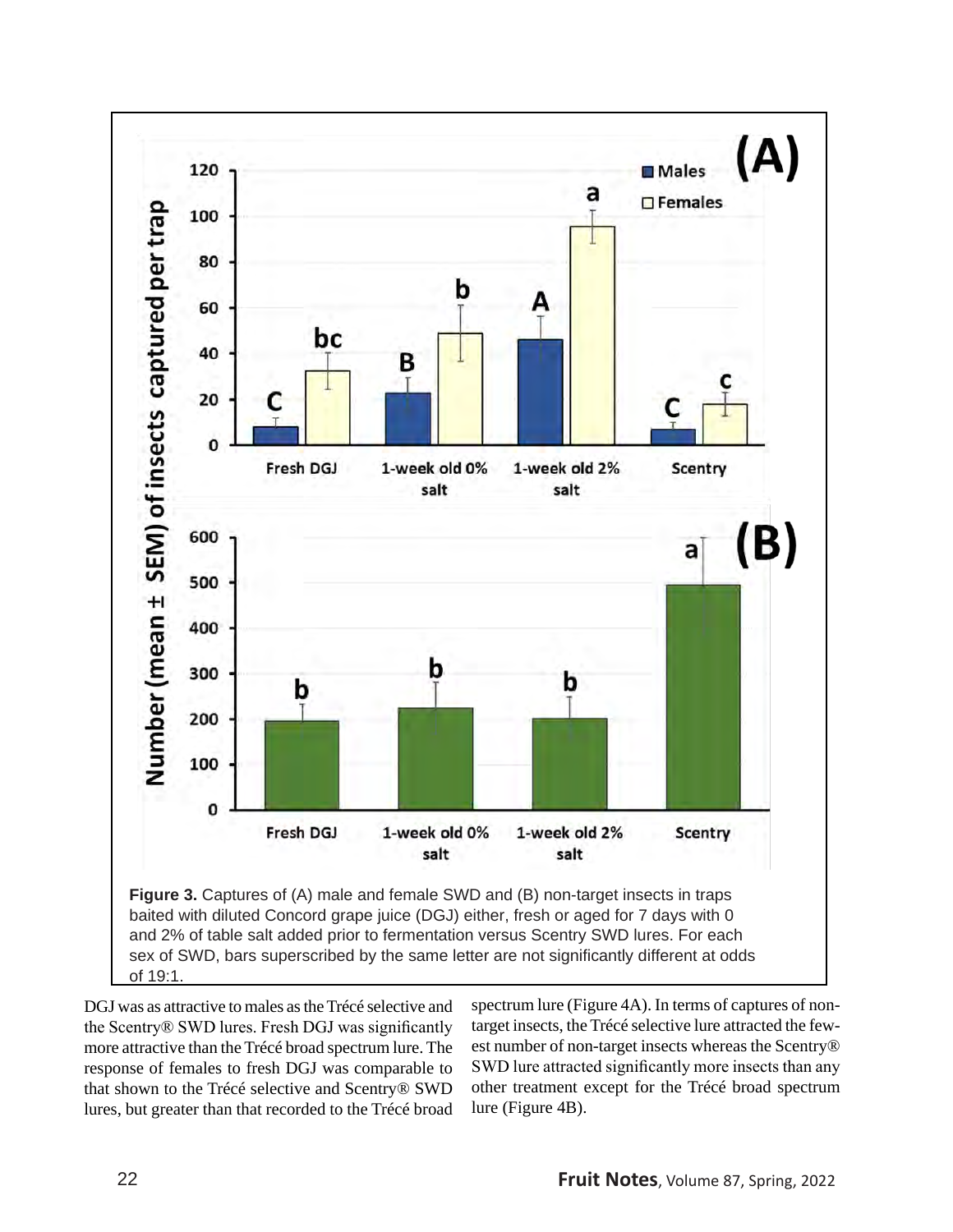

**Figure 4.** Captures of **(A)** male and female SWD and **(B)** non-target insects in traps baited with diluted Concord grape juice (DGJ) either, fresh or aged for 7 days with 2% table salt added prior to fermentation versus three commercial lures. Bars superscribed by the same letter are not significantly different at odds of 19:1.

# **Acknowledgments**

 We thank Tim Nourse, Al Rose, and Tom and Ben Clark for allowing us to work on their orchards. We also thank Emily Begonis for assistance. Funding for this research was provided by the UMass Center for Agriculture, Food and the Environment (CAFE) and the Stockbridge School of Agriculture at University of Massachusetts Amherst, under Hatch project number MAS 00522.



# **Conclusions**

 When table salt is added to DGJ the resulting material outcompetes the performance of commercial lures and greatly reduces captures of non-target insects, thereby increasing bait selectivity. Taken together, these results when combined with its low cost and accessibility make DGJ a feasible monitoring option for small-scale growers who are not able to monitor or manage SWD populations because commercially available baits are too expensive or inaccessible.

### **RECIPE for making the UMass**  ,**diluted Concord grape juice (materials for 5 traps):**

- **25 oz. of tap water**
- **9 oz. of Concord grape juice**
- **1 tablespoon of table salt**

**Mix all ingredients, divide in equal parts, bait, and hang traps.**